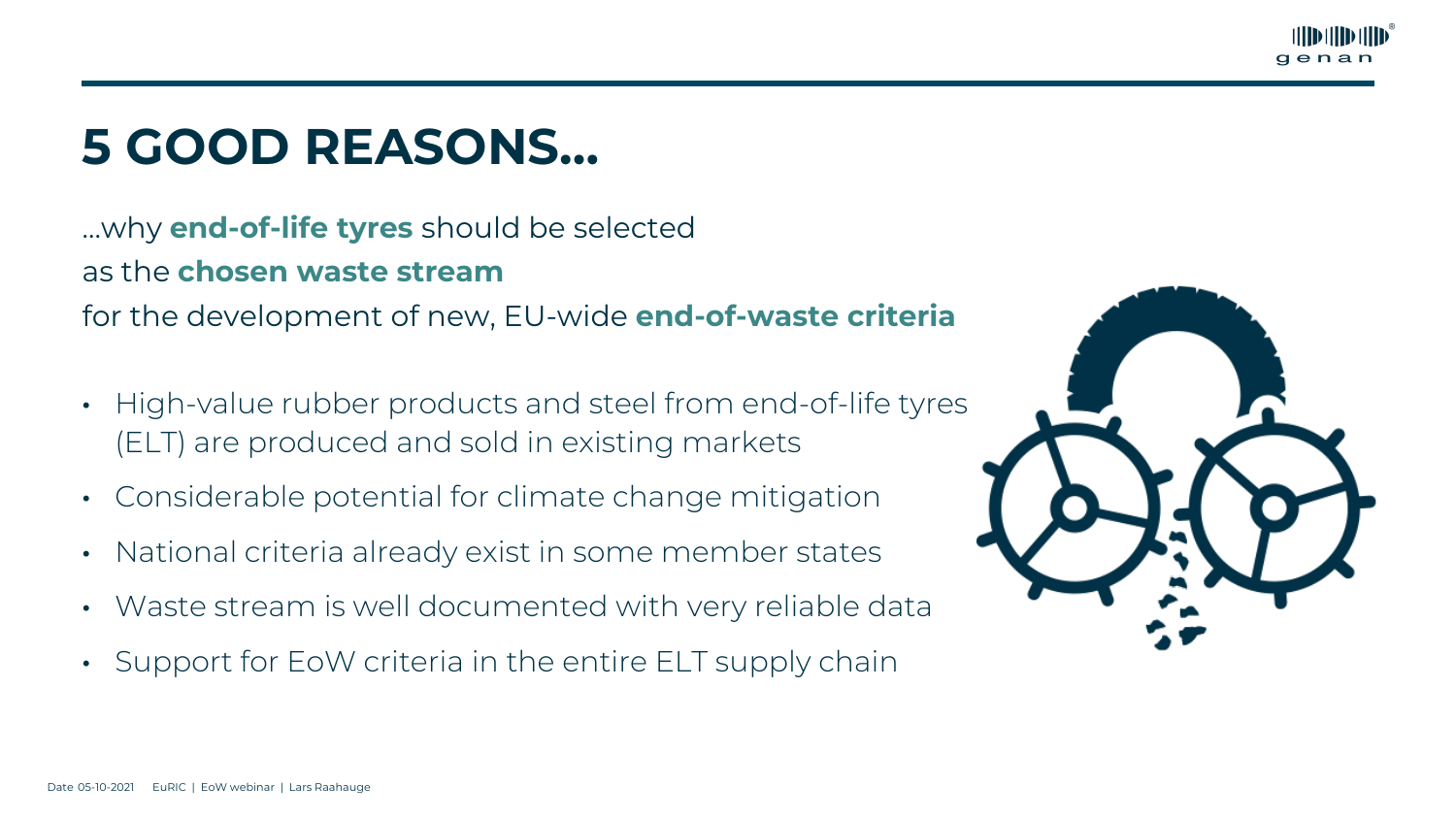## **HIGH-VALUE RUBBER & STEEL FROM ELT PRODUCED AND SOLD IN EXISTING MARKETS**





- Markets for recycled rubber and steel from ELT have existed since the 1990s
- Prices from EUR 160/tonne and upwards – yet these high-value Raw Materials from Recycling (RMR) are classified as waste
- Current customer groups include the rubber industry, the sports turf industry, the road construction industry and the building industry – with many new applications in the pipeline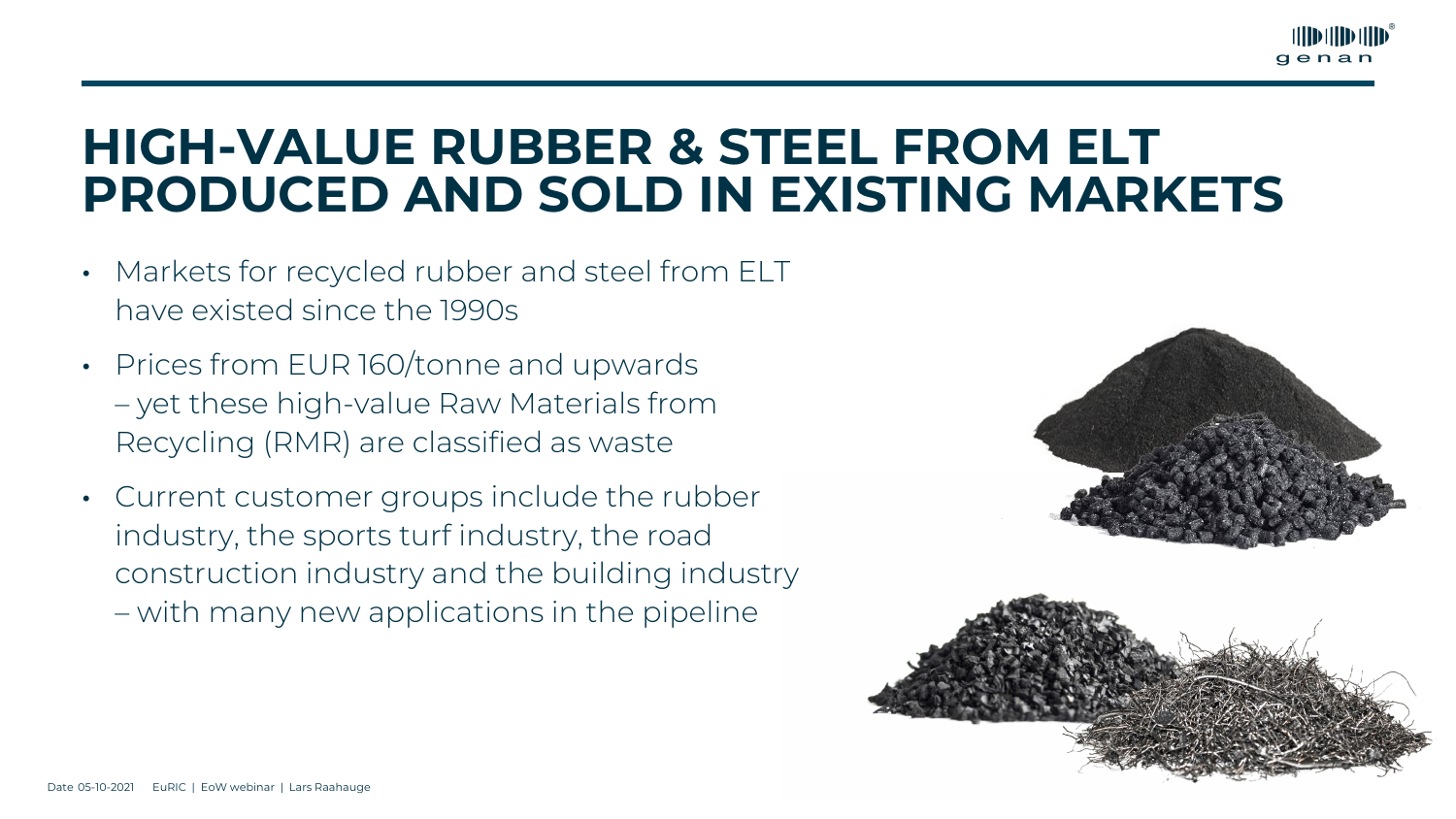# **CONSIDERABLE POTENTIAL FOR CLIMATE CHANGE MITIGATION**



**CO** 

**CO.** 



- Comprehensive and peer-reviewed LCA studies document considerable environmental benefits from material recycling of end-of life tyres.
- In comparison with the second most common disposal route – co-incineration in cement kilns – the carbon footprint is 700 kg of CO<sub>2</sub> equivalents more beneficial per tonne of end-of-life tyres.
- Still more than 1 million tonnes of ELT are used for energy recovery in the EU. A switch to mechanical recycling would enhance climate change mitigation.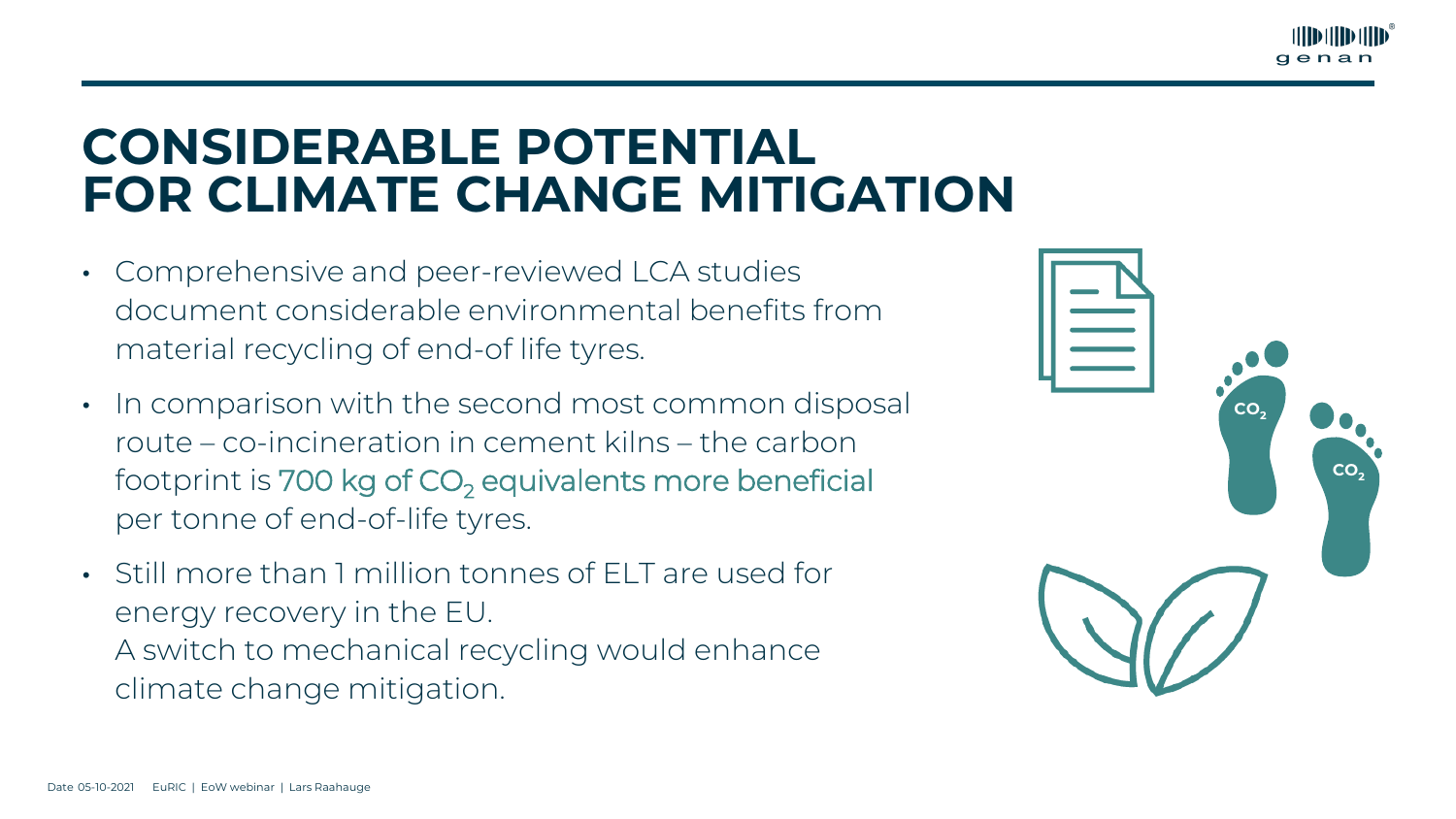## **NATIONAL CRITERIA ALREADY EXIST IN SOME MEMBER STATES**





- Italy, Portugal and Spain have already implemented national EoW criteria for end-of-life tyres
- Valuable experience can be obtained from these member states in order to develop EU-wide criteria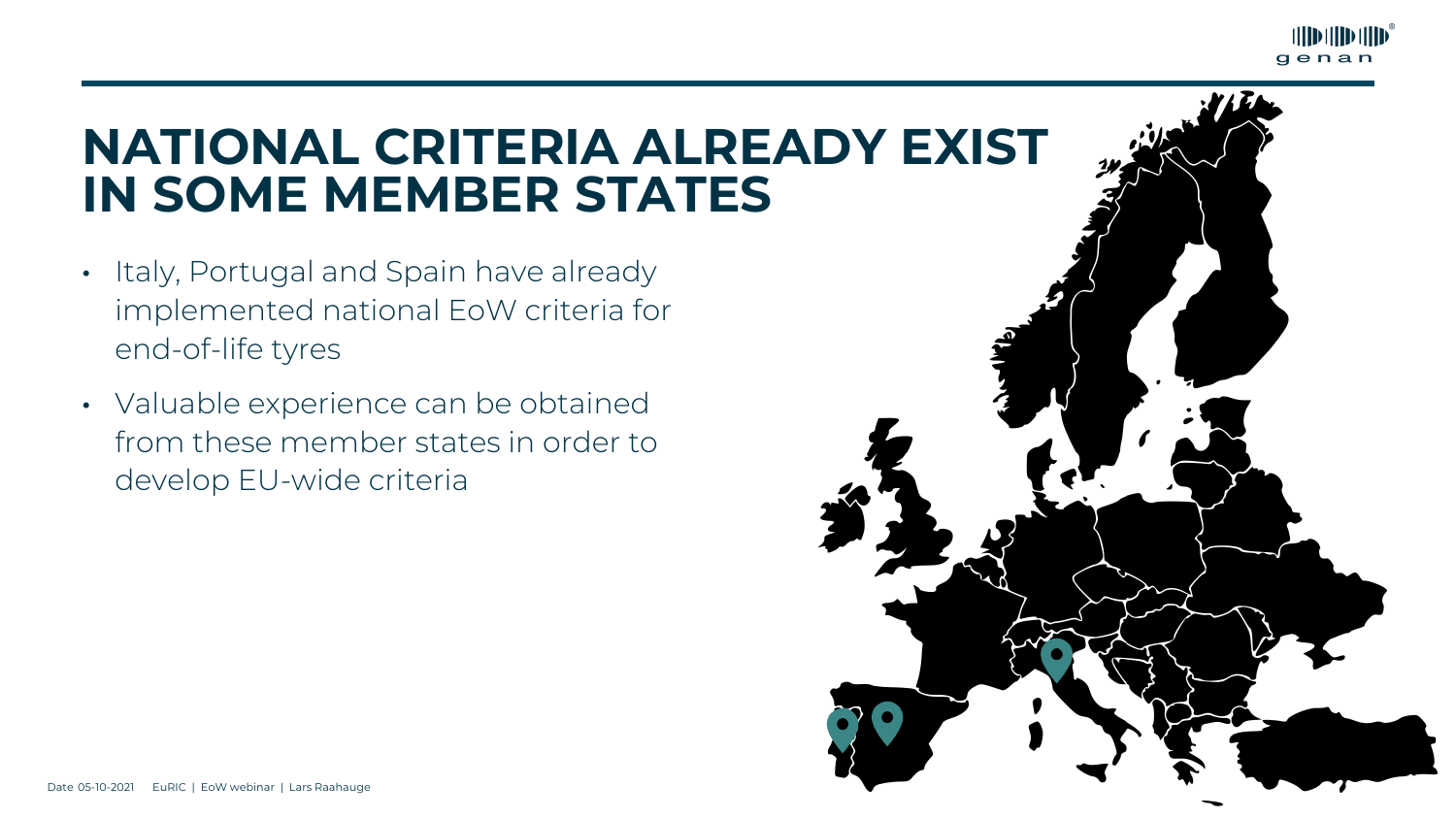### **WASTE STREAM WELL DOCUMENTED WITH RELIABLE DATA**



nanufacturers associat

| ational figures              | <b>ELT Arising (A)</b> |
|------------------------------|------------------------|
| onnes)                       |                        |
| ustria                       | 74.000                 |
| elgium                       | 81.325                 |
| ulgaria                      | 40.800                 |
| roatia                       | 26.307                 |
| yprus                        | 6.900                  |
| zech Rep.                    | 93.037                 |
| enmark                       | 49.900                 |
| stonia                       | 13.107                 |
| inland                       | 61.060                 |
| rance (est.)                 | 320.018                |
| ermany                       | 434.000                |
| reece                        | 45.200                 |
| ungary (est.)                | 44.000                 |
| eland                        | 32.601                 |
| aly                          | 384.000                |
| atvia                        | 12.500                 |
| thuania                      | 21.533                 |
| uxembourg                    | 0                      |
| 1alta                        | 2.300                  |
| etherlands ***               | 87.746                 |
| oland (est.)                 | 268.500                |
| ortugal                      | 72.421                 |
| omania                       | 51.413                 |
| ovak Rep. ELTMA only         | 27.475                 |
| lovenia                      | 24.310                 |
| pain                         | 238.080                |
| weden                        | 93.532                 |
| K (estimated by UTWG)        | 452.659                |
| U27                          | 3.058.724              |
| orway                        | 66.620                 |
| erbia (est.)                 | 50.000                 |
| witzerland                   | 47.200                 |
| urkey                        | 227.509                |
| urope 28 EU27+NO+CH+RS+TR+UK | 3.450.053              |
| 2018                         | 3.573.900              |
| 2019 ys 2018                 | $-3%$                  |

### in 2019

\* Recycling: includes ELTs sent to granulation (1.338.799t) and the incorporation of the inorganic content of ELTs in cement manufacturing (µ 25% by weight of ELTs sent to cement kilns i.e. 457.977t) \*\* Energy recovery : includes 75% by weight of ELTs sent to cement kilns (1.831.908tx75%) as the energy fraction of co-processing ELTs in cement kilns \*\*\*The Netherlands: full market, beyond EPR obligation (2019)



### Annex: End of Life Tyres Management - Europe - 2019

| <b>ELT recovery</b>                                  |                |                                   |                       |                    |                          |
|------------------------------------------------------|----------------|-----------------------------------|-----------------------|--------------------|--------------------------|
| Material                                             |                |                                   | <b>Energy</b>         |                    |                          |
| Civil engineering, public<br>works & backfilling (B) | Recycling* (C) | Total Material recovery (D)=(B+C) | Energy recovery (E)** | Unknown/Stocks (F) | ELT treated (H)=(G)/(A)  |
|                                                      | 46.000         | 46.000                            | 28.000                |                    | 100%                     |
|                                                      | 75.163         | 75.163                            | 2.153                 | 3.600              | 95%                      |
|                                                      | 26.000         | 26.000                            | 1.500                 | 13.300             | 67%                      |
|                                                      | 19.909         | 19.909                            | 1.374                 |                    | 81%                      |
|                                                      | 2.500          | 2.500                             | 7.500                 |                    | 145%                     |
|                                                      | 34.194         | 34.194                            | 32.849                | 2.802              | 72%                      |
|                                                      | 47.800         | 47.800                            | $\mathbf{0}$          |                    | 96%                      |
| 1.485                                                | 9.106          | 10.591                            | 3.216                 |                    | 105%                     |
| 56.802                                               | 10.733         | 67.535                            | 5.958                 |                    | 120%                     |
| 7.699                                                | 139.479        | 147.178                           | 167.053               | 5.787              | 98%                      |
|                                                      | 295.000        | 295.000                           | 137.250               |                    | 100%                     |
|                                                      | 29.988         | 29.988                            | 13.851                | 1.861              | 97%                      |
|                                                      | 30.000         | 30.000                            | 9.500                 | 4.500              | 90%                      |
|                                                      | 31.573         | 31.573                            | 1.028                 |                    | 100%                     |
| 842                                                  | 170.000        | 170.842                           | 170.000               | 32.000             | 89%                      |
|                                                      | 8.000          | 8.000                             | 3.500                 | 1.000              | 92%                      |
|                                                      | 14.413         | 14.413                            | 3.752                 | 2.426              | 84%                      |
| $\overline{\phantom{a}}$                             | $\blacksquare$ | $\blacksquare$                    | $\blacksquare$        |                    | $\overline{\phantom{a}}$ |
|                                                      | 2.300          | 2.300                             |                       |                    | 100%                     |
|                                                      | 79.933         | 79.933                            | 7.813                 |                    | 100%                     |
|                                                      | 127.000        | 127.000                           | 84.000                | 57.500             | 79%                      |
| 744                                                  | 46.499         | 47.243                            | 30.915                |                    | 108%                     |
|                                                      | 544            | 544                               | 50.869                |                    | 100%                     |
|                                                      | 22.675         | 22.675                            | 632                   | 363                | 85%                      |
|                                                      | 7.575          | 7.575                             | 14.267                | 312                | 90%                      |
| 202                                                  | 158.125        | 158.327                           | 79.753                |                    | 100%                     |
| 3.013                                                | 24.623         | 27.636                            | 65.896                |                    | 100%                     |
| 11.065                                               | 148.643        | 159.708                           | 277.283               | 15.669             | 97%                      |
| 81.852                                               | 1.607.774      | 1.689.625                         | 1.199.912             | 141.120            | 94%                      |
| 447                                                  | 19.763         | 20.210                            | 47.410                |                    | 102%                     |
|                                                      | 39.000         | 39.000                            | 11.000                |                    | 100%                     |
|                                                      | 600            | 600                               | 46.600                |                    | 100%                     |
|                                                      | 129.619        | 129.619                           | 69.009                | 28.881             | 87%                      |
| 82.299                                               | 1.796.756      | 1.879.054                         | 1.373.931             | 170.001            | 94%                      |
| 96.120                                               | 1.920.100      | 2.016.220                         | 1.248.880             | 318.800            | 91%                      |
| $-14%$                                               | $-6%$          | $-7%$                             | 10%                   | $-47%$             | 3%                       |

### 23 countries with EPR legislation